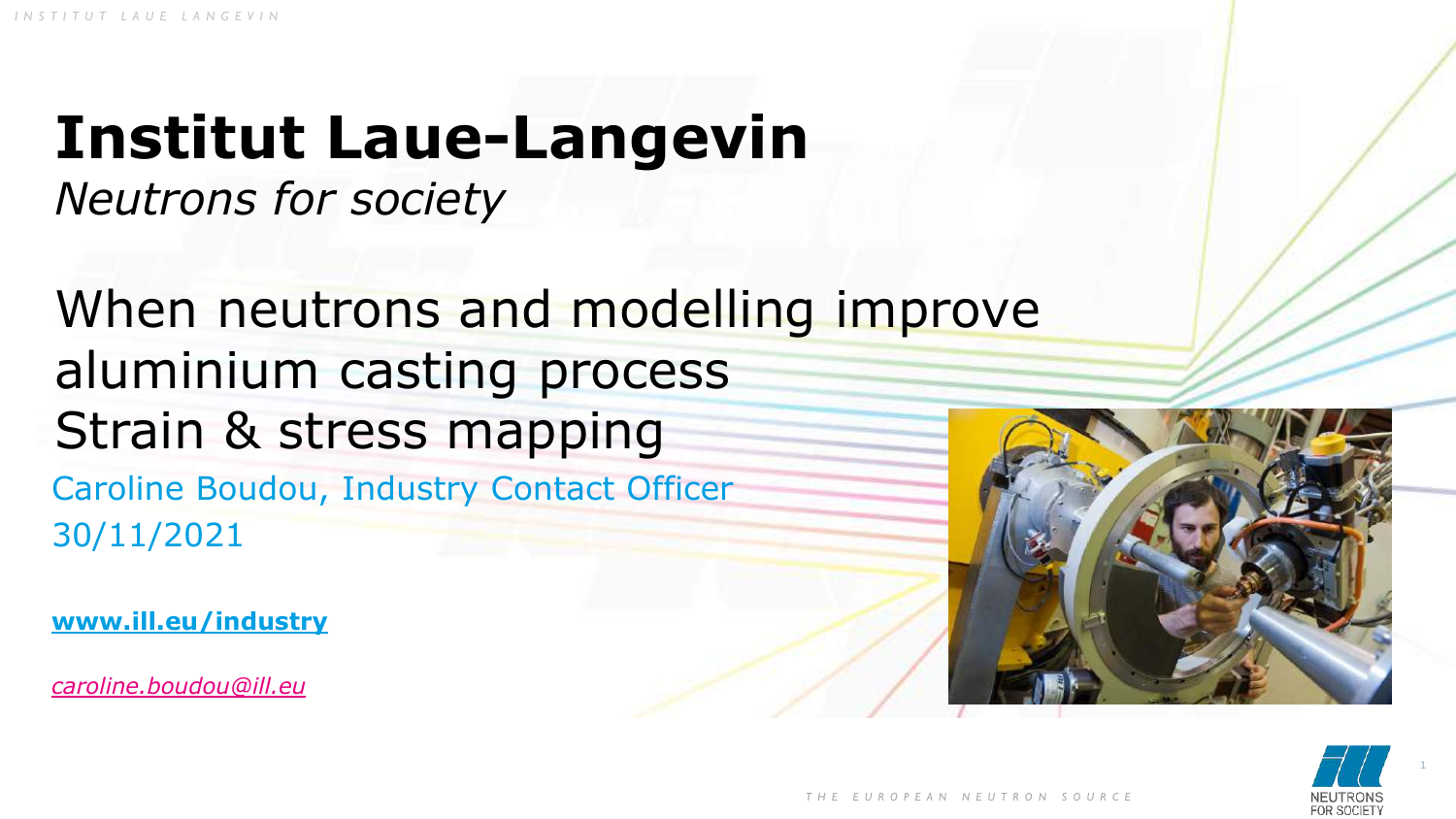# **Institut Laue-Langevin (ILL)**

- 1 site (Grenoble)
- Managed by FR, DE, GB
- 11 member states
- Budget 2020: 102 MEUR
- 543 employees
- Since 1967



**Source of neutrons** to investigate materials, component and devices under real operational environment



40% Societal **Challenges** Research

# 60% **Fundamental Research**

*Magnetism, Biology and Health, Material and engineering, Chemistry, Crystallography, Soft matter Particle and nuclear Physics + production of radio-isotopes*

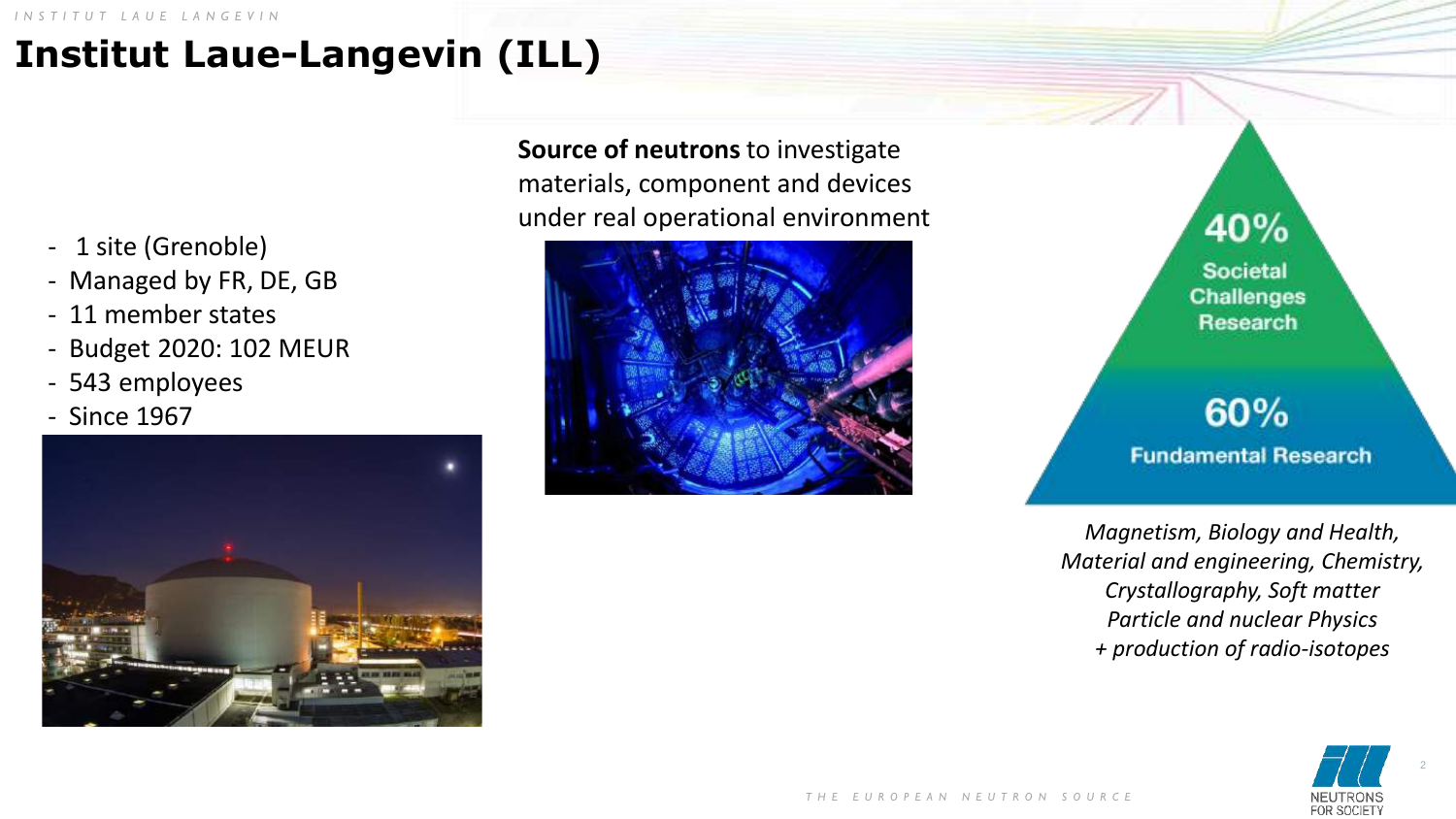### *I N S T I T U T L A U E L A N G E V I N Neutron analytical techniques:*  **probing the properties of materials**



3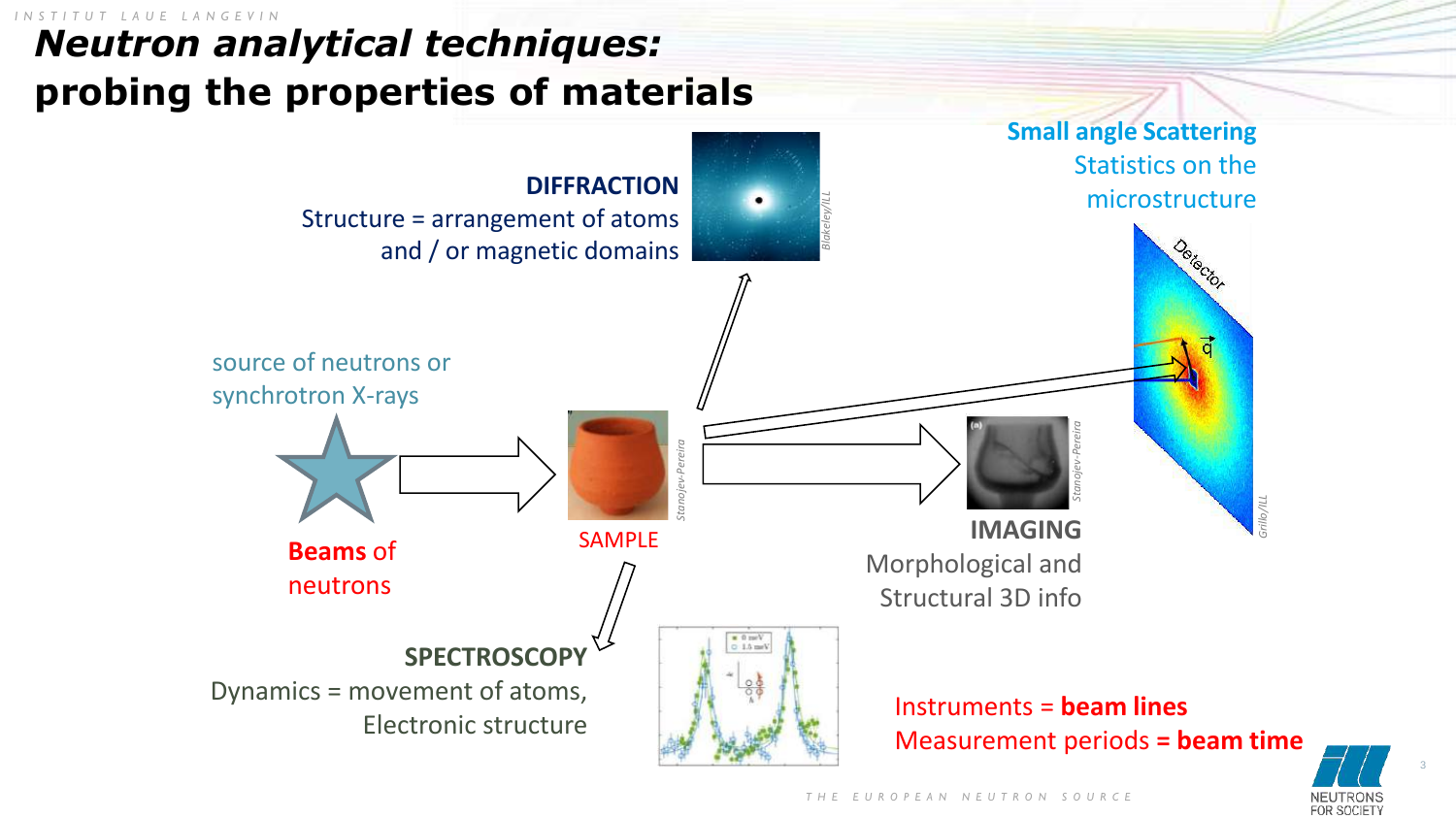# **ILL: being part of industrial engineering R&D**

• Improving casting process (1/2)



The issue: **cold-cracking** internal cracks in billets of self hardening Al-alloys for aeronautics applications

A 3 year study: Combination of **modelling** and input **stress data on actual industrial products** 

=> non-destructive neutron diffraction based stress-determination



Constellium

A 2 m Al billet being placed on the sample stage of an ILL instrument



4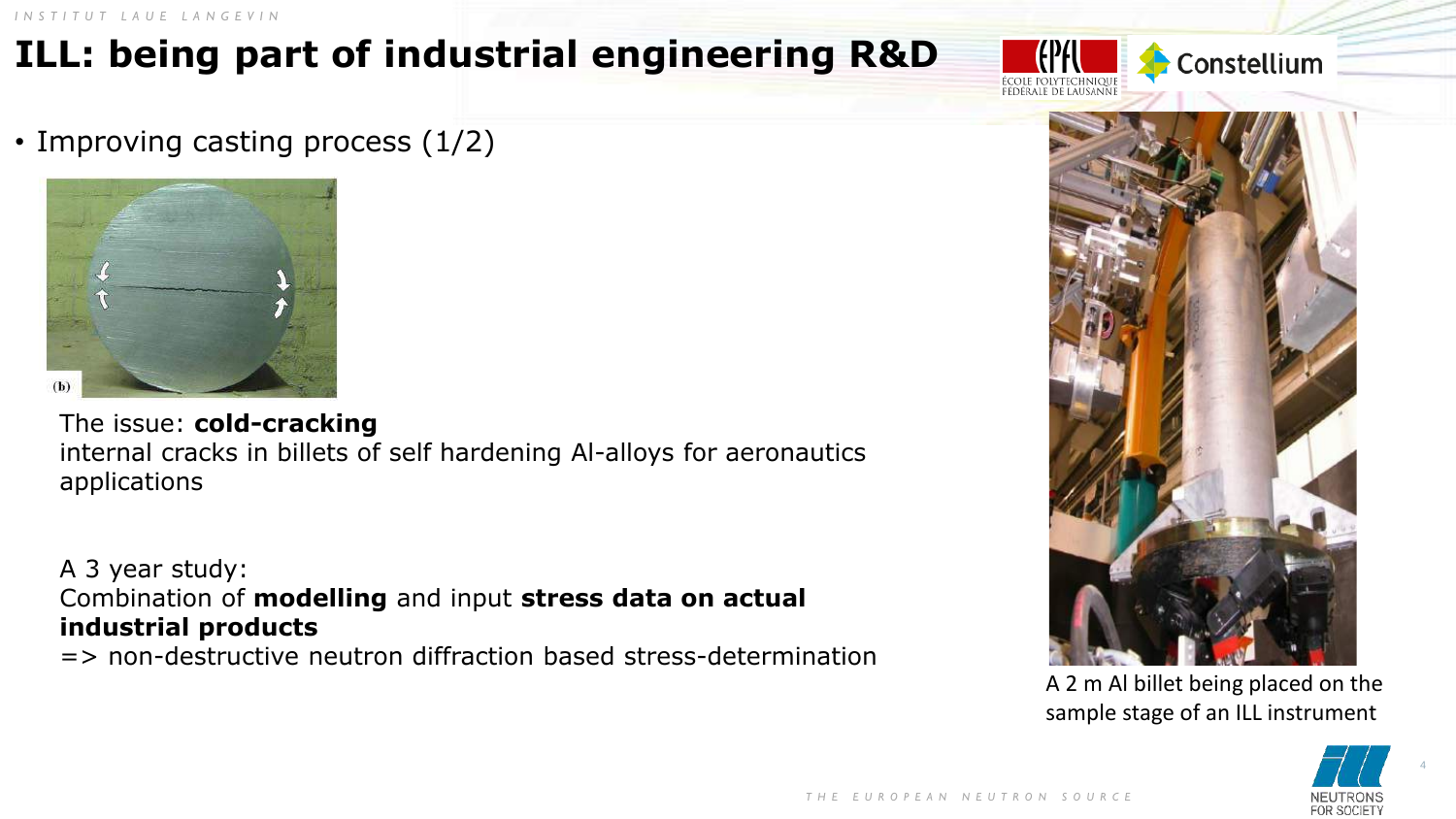# **ILL: being part of industrial engineering R&D**

### • Improving casting process (2/2)

**Stress determination** in various Al billets

**In-situ neutron experiments** determine solidification point and investigate building up of stress during cooling

**Simulation**: use of neutron results as reliable input parameters => Strategy: modifying casting process

Verification: Neutron stress-determination after modification of production process

**Reduction of tensile stresses by 30-50%** 



*Influence of a wiper on residual stresses in {AA7050} rolling plate ingots, 2014, Drezet et al.*







Constellium

mperature (°C

630

FOR SOCIET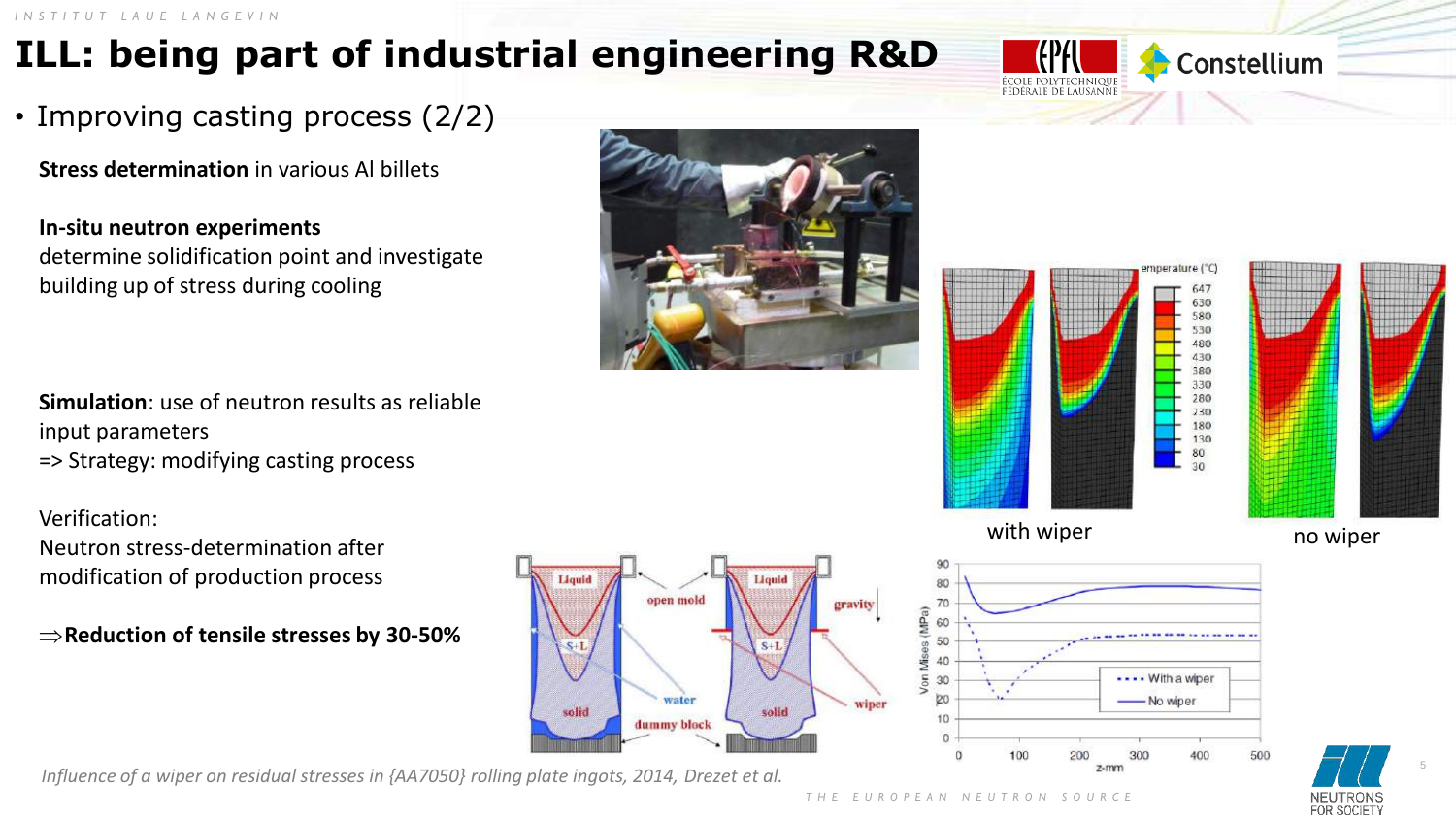# **Neutron diffraction: stress determination**

Investigation of residual stress in the thickness (4 cm) of the welded region (FSW)

- SKB, Sweden
- a 850 kg piece made of copper







6

SINE2020 project receives funding from the European Union's Horizon 2020 research and innovation programme under grant agreement No<sup>p</sup>654000. <sup>NNEUTRONSOUR</sup>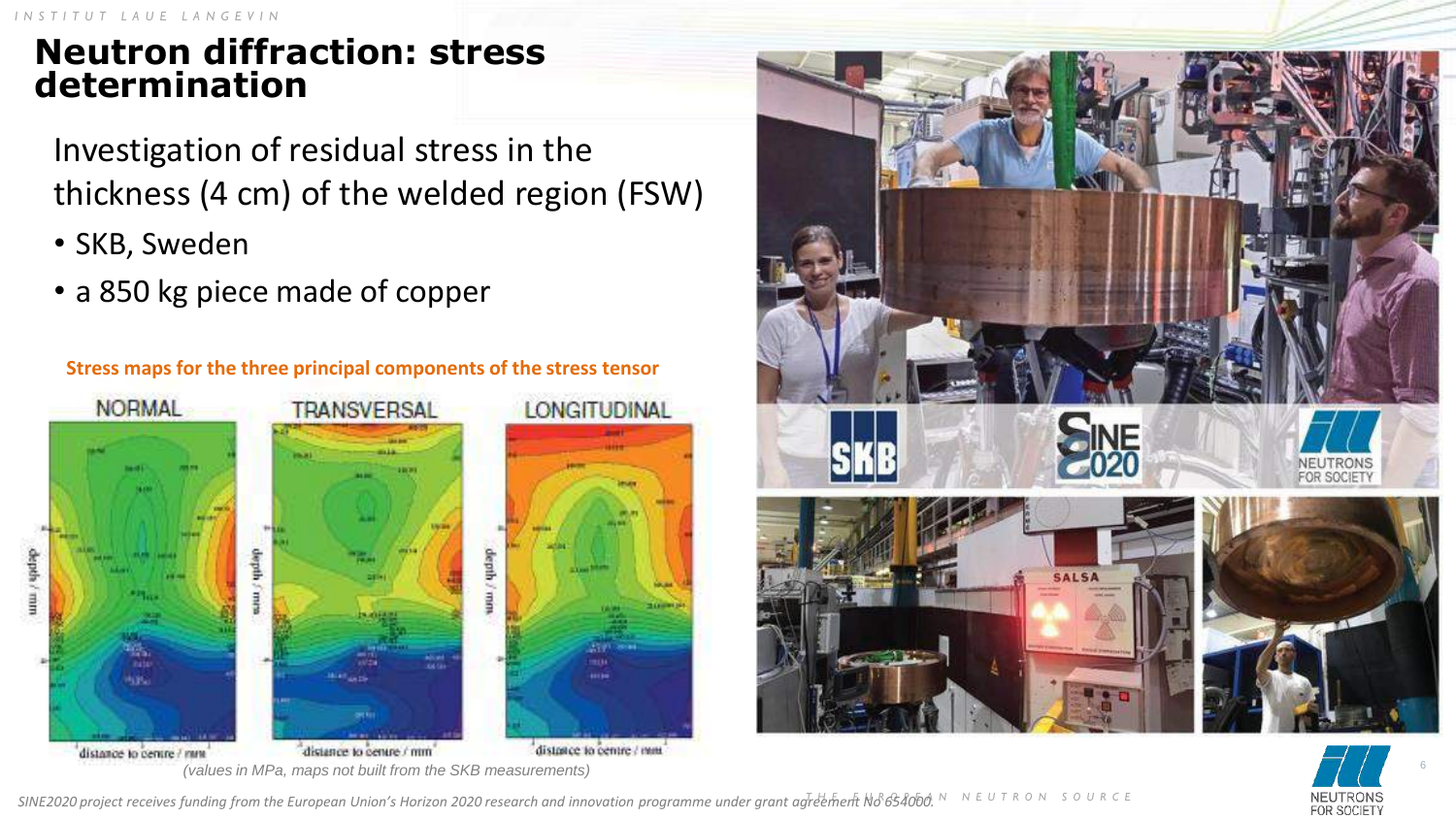# **Additive manufacturing: In-situ characterization** *In-situ crack growth in WAAM Ni-superalloy IN-625*

- Load Rig (50KN)
- Surface (DIC) and bulk (ND) strain field around crack during loading.
- Effect of crack orientation: elastic strain distribution is anisotropic



7

3000

 $\frac{1}{2000}$   $\frac{1}{2000}$   $\frac{1}{2000}$ 

1000

1000

 $-2000$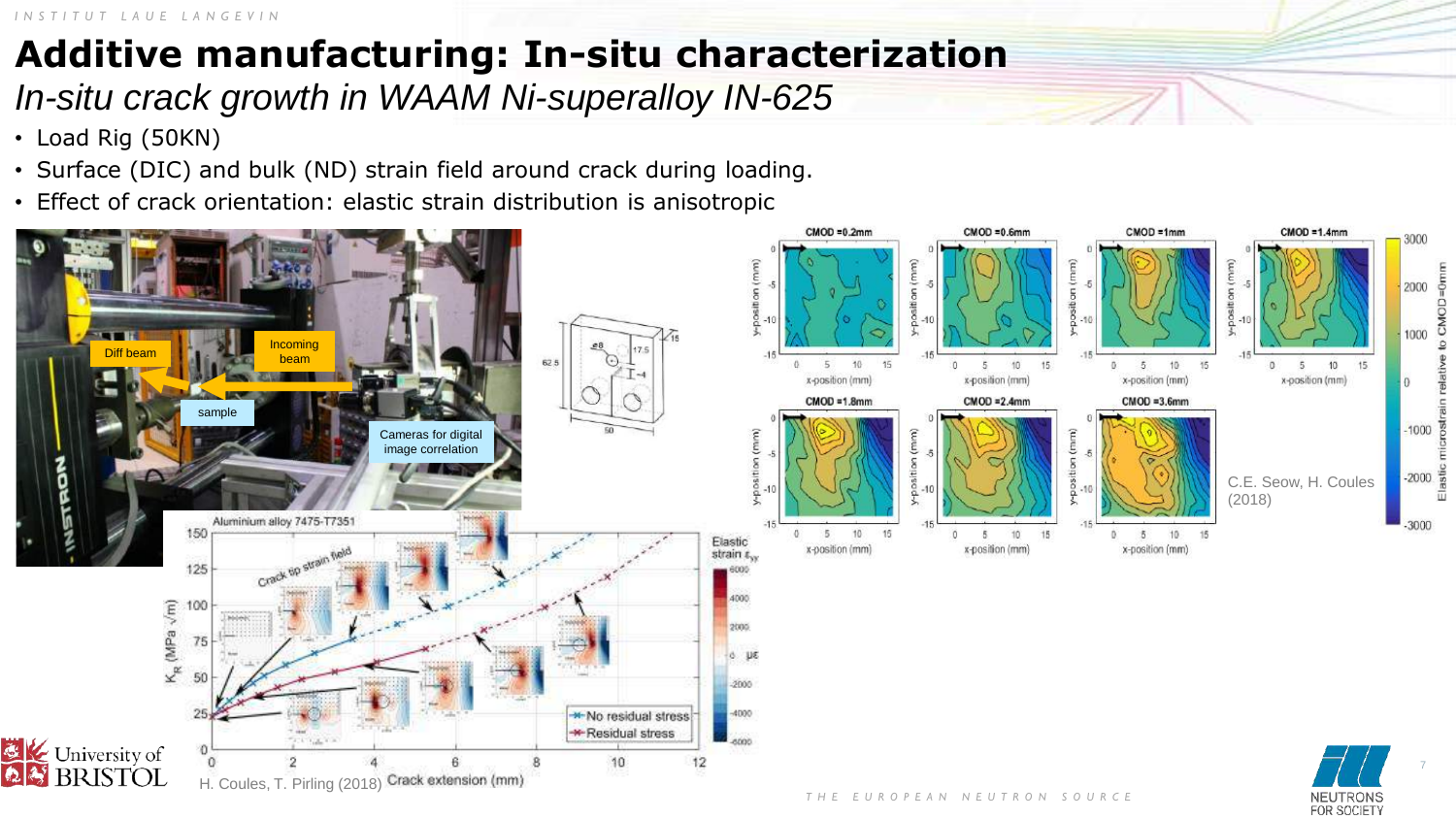# **How to work with the ILL?**

### **Public Access**

*Results must be published (free of charge)*

- Universities with Industry or Industry on its own
- Competitive access (2 calls/year)
- Innovation-led long term projets

### **Technology Transfer**

- Licencing technologies
- In-house manufacturing
- Consultancy

### **Proprietary Access**

- Rapid access
- Full IP rights to client
- paid for services

## **Collaboration and Grants**

- Industry sponsored staff ( PhD, post-doc, trainees...)
- Horizon Europe, French PIA, IRT, UK CASE, etc.



8

FOR SOCIETY